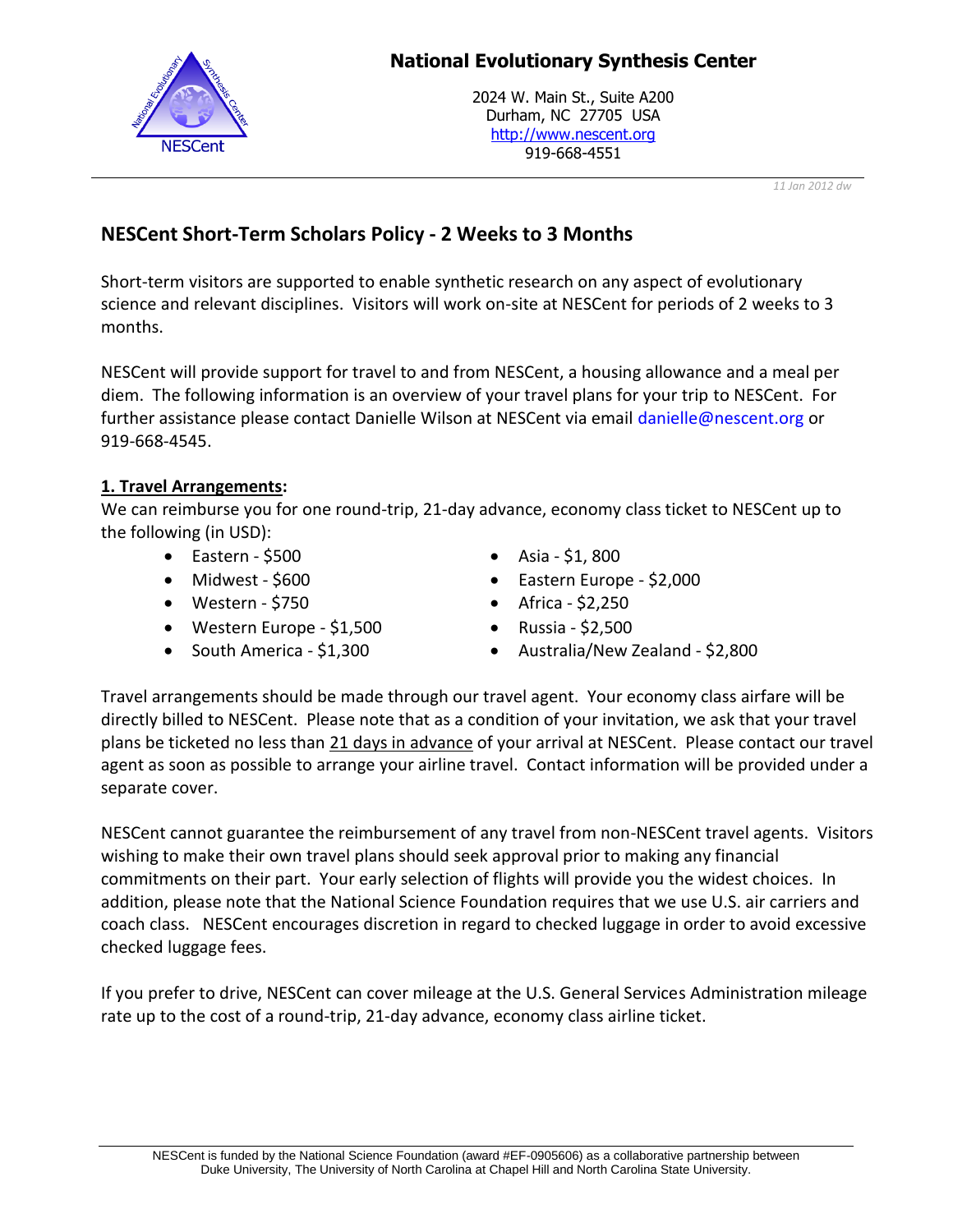## **2. Housing:**

NESCent will provide a housing allowance at our preferred housing accommodation:

## Duke Towers:

<http://www.duketower.com/> 807 W. Trinity Ave, Durham, N.C. 27701 (919) 687-4444 About a mile from NESCent, long walking distance

NESCent will coordinate all reservations for the visitor. We are limited by the US Government's rates in the lodging fees that we can pay. NESCent will pay for visiting scholars' lodging for the dates of the visit.

## **3. Meal Arrangements**

Meals can be covered up to \$51/day either through a per diem or receipts. We cannot cover the cost of alcohol. Reimbursements more than \$600 are reportable to the US Internal Revenue Service. Because per diem reimbursements for foreign nationals can be taxed at 36%, it is recommended your NESCent reimbursement be based on original meal receipts. Amounts for meals are based upon the US Government's per diem rates.

## **4a.***\*SPECIAL NOTE TO INTERNATIONAL VISITORS TO THE UNITED STATES \**

All VWP (Visa Waiver Program) nationals and citizens will be required to obtain a travel authorization prior to initiating travel to the United States under the Visa Waiver Program. This authorization may be obtained on-line through an Internet application administered by the Department of Homeland Security through a U.S. government web site. For complete information, please go to: [http://www.cbp.gov/xp/cgov/travel/id\\_visa/esta/](http://www.cbp.gov/xp/cgov/travel/id_visa/esta/)

## **4b. Other Important Information for Non-U.S. Citizens**

We would appreciate you letting us know if you are not a US citizen. If you will be arriving from outside the United States, we will provide you with a formal letter of invitation from NESCent briefly outlining the purpose of your visit. This letter may be required during your travel to the US, and we encourage you to keep a copy with you.

For all non-US citizens we will need to make a copy of your passport, I-94, visa waiver and/or permanent resident card during your visit. You must meet with a NESCent staff member for photocopying and completion of Duke University and NESCent International Guest forms. This includes citizens of other countries already in the US. We cannot process your expense reimbursements without this documentation.

Reimbursements and allowances may be restricted based on visa type.

B1 – visitor for business B2 – visitor for pleasure B-1/B-2 visitor for a combined purpose WB visitor visa waiver for business WT visitor visa waiver for tourism WB/WT visitor visa waiver for a combined purpose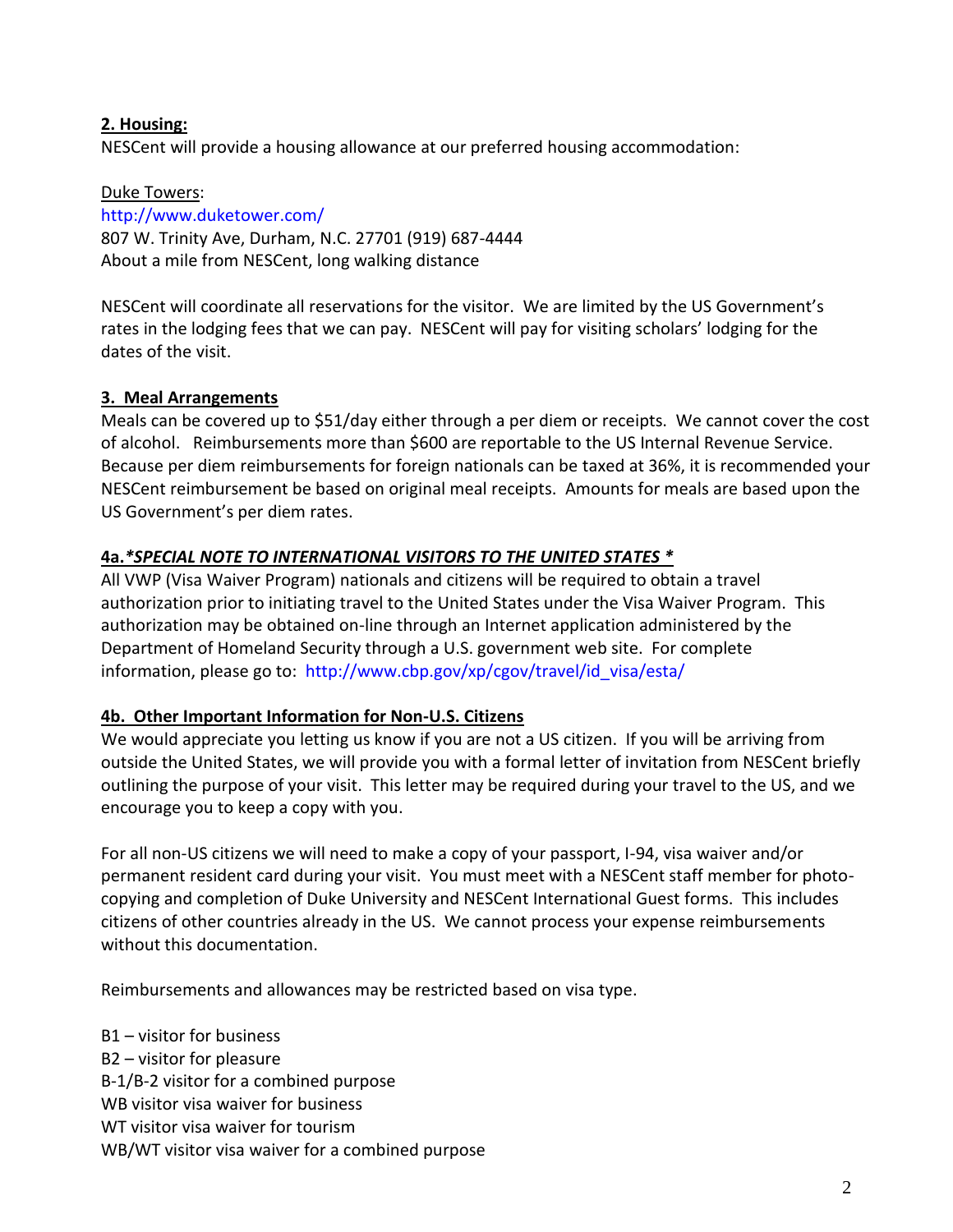- B1 and WB visitor for business
	- o Option 1: reimbursements with receipts for up to 90 days
	- $\circ$  Option 2: per diem reimbursements possible, but limited to 9 days and may require a Social Security number and/or 36% taxation
	- o Cannot receive stipend
- $\bullet$  B-1/B-2, B2, and WT visitor for tourism
	- $\circ$  Limited to 9 days for reimbursements with receipts as long as they have not had 5 payments in the last six months from this visit from any institution
	- o Cannot receive stipend

# **5. Flight Arrangements:**

- 1. NESCent expects all visitors to select lower cost, 21-day advance purchase tickets through NESCent's selected travel agent. All flight arrangements should be made through a NESCent travel agent. We will provide you with our travel agent's name, email address, toll-free telephone number and related contact information, and ask you to contact our agent.
- 2. We are required by NSF to use US-based air-carriers and require coach-class tickets. Occasionally, there are situations where US carriers are not available. We address these on a case-by-case basis.
- 3. There are rare occasions where a visiting scholar may request an exemption to coach-class travel for medical reasons. These are addressed on a case-by-case basis and may require a written statement from the scholar's physician for full consideration. This is an NSF policy.
- 4. Once you have made your travel plans and your tickets have been purchased, it will be your responsibility to pay for any non-emergency ticket changes. Emergency ticket changes (such as family, or medical issues, etc.) are addressed upon a case-by-case basis and may not be approved or paid for by NESCent.
- 5. Although cancelled tickets are usually in the name of the visitor, NESCent hopes that you will be able to use the canceled ticket a for a future NESCent activity.
- 6. NESCent encourages discretion in regard to checked luggage in order to avoid excessive checked luggage fees. As with other reimbursements, all receipts must be submitted.

# Ground transportation:

- 1. Visitors may choose to drive to NESCent. In these cases, and at NESCent's discretion, NESCent may choose to offer the visiting scholar reimbursement equal to the GSA mileage rate for the round-trip drive or a 21-day advance purchase economy air fare, whichever is lower. Long distance driving reimbursements will be evaluated on a case-by-case basis.
- 2. Airport parking and related hometown ground-travel expenses will also be reimbursed with original receipts.
- 3. NESCent cannot pay for limousines or rental cars.

# Arrival at Raleigh/Durham International Airport (RDU):

We suggest using a taxi. Your accommodation will be approximately 25 minutes away. Any ground transportation questions arising immediately after arrival can be answered at the RDU Information Desk near the Baggage Claim area.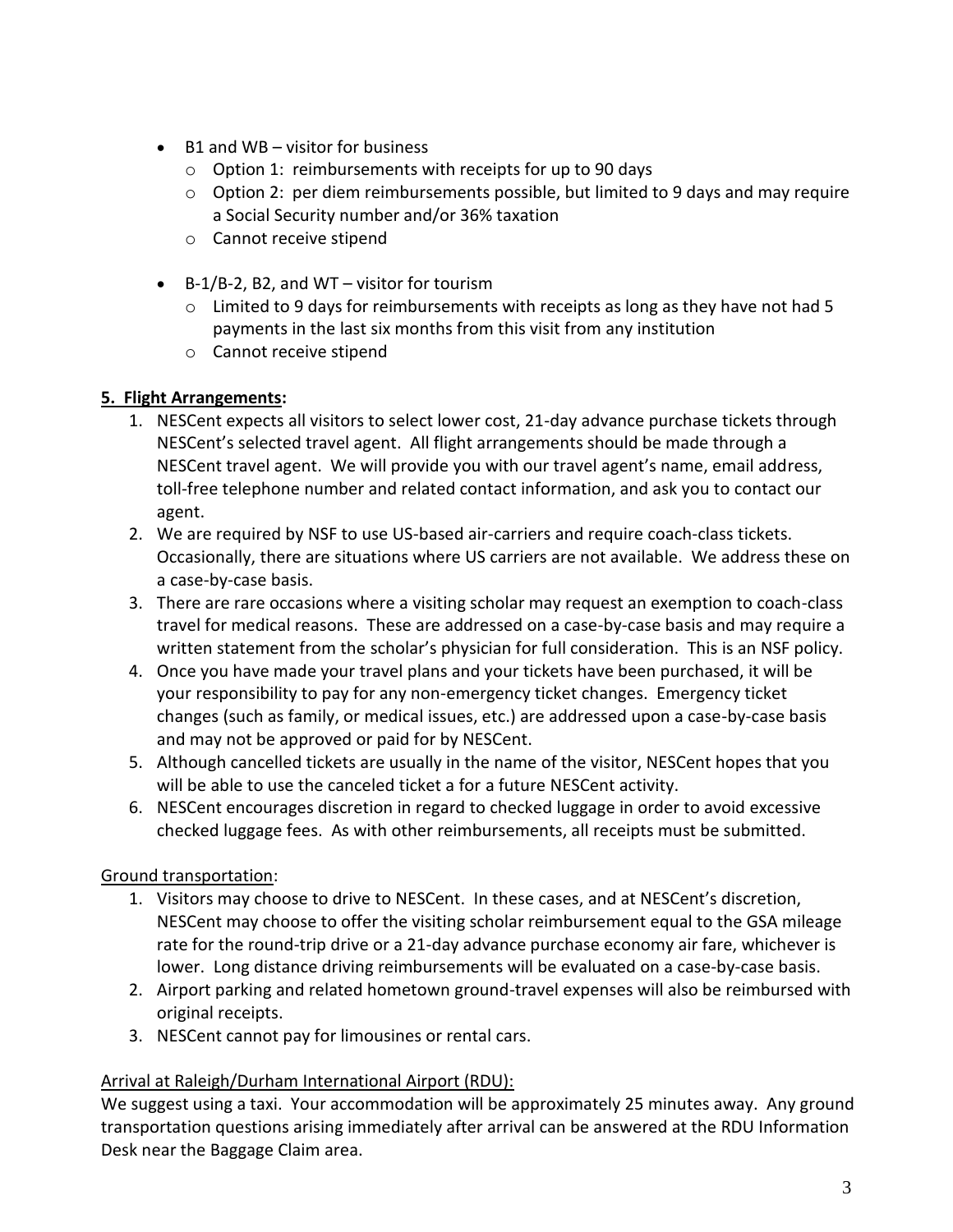# **6. Other Reimbursements:**

- 1. Duke University requires original receipts for reimbursements.
- 2. Processing the reimbursements will take approximately 45 days, assuming visitors immediately provide their original receipts. Individual situations may take longer.
- 3. NESCent provides reimbursements in US dollars. Visiting scholars wishing to receive reimbursements in alternative currencies or wire transfers will be responsible for the payment (or deduction from reimbursement amounts) of all currency charge fees. Historically these fees have been \$20 for alternative currencies and \$45 for wire transfers.
- 4. Foreign nationals should be aware that without a social security number and an international tax treaty agreement with the United States of America, taxes may be withheld at 36% from all per diems.

# **7. Web Sites With Federal and NSF Travel Policies:**

- 1. Office of Management and Budget (OMB), Circular A-21, #53 Travel Costs [http://www.whitehouse.gov/omb/circulars/a021/a21\\_2004.html](http://www.whitehouse.gov/omb/circulars/a021/a21_2004.html)
- 2. NSF Grant Policy Manual, #05-131, #614 Travel Costs [http://www.nsf.gov/pubs/manuals/gpm05\\_131/gpm6.jsp#614](http://www.nsf.gov/pubs/manuals/gpm05_131/gpm6.jsp#614)
- 3. U.S. General Services Administration (GSA) Per Diem Rates <http://www.state.gov/m/a/als/>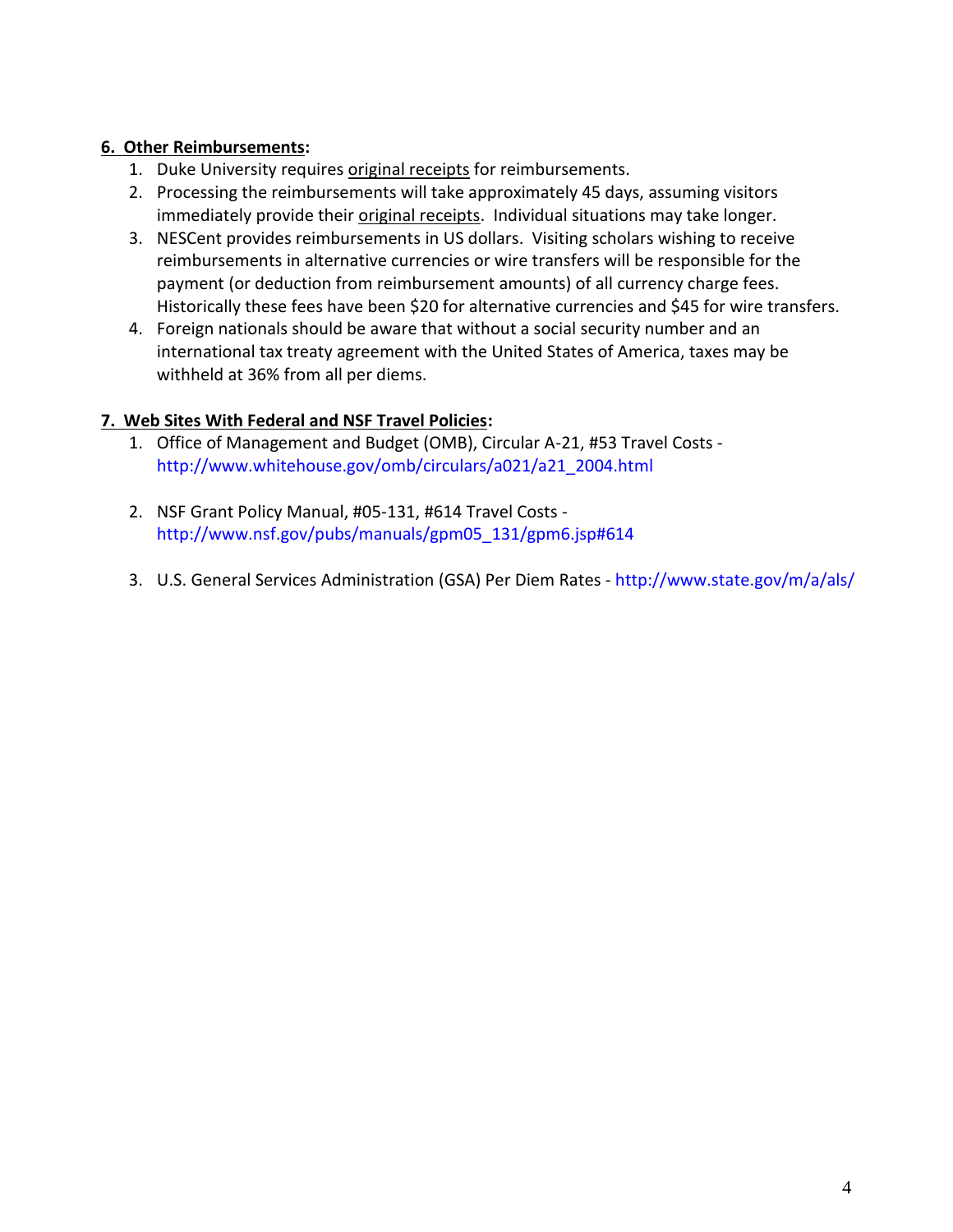# **National Evolutionary Synthesis Center**



2024 W. Main St., Suite A200 Durham, NC 27705 USA http://www.nescent.org 919-668-4551

*11 Jan 2012 dw*

# **Fly American Act and Open Skies Policies**

Consistent with the "Fly America Act," NESCent requires travelers who will use our grant funds to purchase international flights (whether directly billed to or reimbursed by NESCent) to use U.S. flag air carrier service. U.S. carrier must be used on every portion of the route where it provides service unless, when compared to using a foreign air carrier, such use would:

- Increase the number of aircraft changes outside the United States by two or more
- Extend travel time by at least six hours or more
- Require a connecting time of four hours or more at an overseas interchange point

Note that code-sharing agreements with foreign air carriers, whereby American carriers purchase or have the right to sell a block of tickets on a foreign carrier, comply with the Fly America Act Regulations. The ticket, or documentation for an electronic ticket, must identify the U.S. carrier's designator code and flight number. U.S. carriers must be used even if foreign carriers offer tickets at a lower price, offer preferred routing, are more convenient or are part of a frequent-flyer arrangement such as the Star Alliance.

# **Open Skies Agreement**

A key exception to Fly America occurs when an Open Skies agreement is in place between the United States (U.S.) government and the government of foreign country. There are currently three Open Skies agreements - with the European Union, Australia, Switzerland, and Japan.

# **Web Site regarding Open Skies Agreement:**

<http://www.gsa.gov/portal/content/103191>

| Below is a listing of foreign countries under the Open Skies agreement: |                  |                     |
|-------------------------------------------------------------------------|------------------|---------------------|
| Estonia (EU)                                                            | Italy (EU)       | Portugal (EU)       |
| Finland (EU)                                                            | Japan            | Romania (EU)        |
| France (EU)                                                             | Latvia (EU)      | Slovakia (EU)       |
| Germany (EU)                                                            | Lithuania (EU)   | Slovenia (EU)       |
| Greece (EU)                                                             | Luxembourg (EU)  | Spain (EU)          |
| Hungary (EU)                                                            | Malta (EU)       | Sweden (EU)         |
| Ireland (EU)                                                            | Netherlands (EU) | Switzerland         |
|                                                                         | Poland (EU)      | United Kingdom (EU) |
|                                                                         |                  |                     |

EU=European Union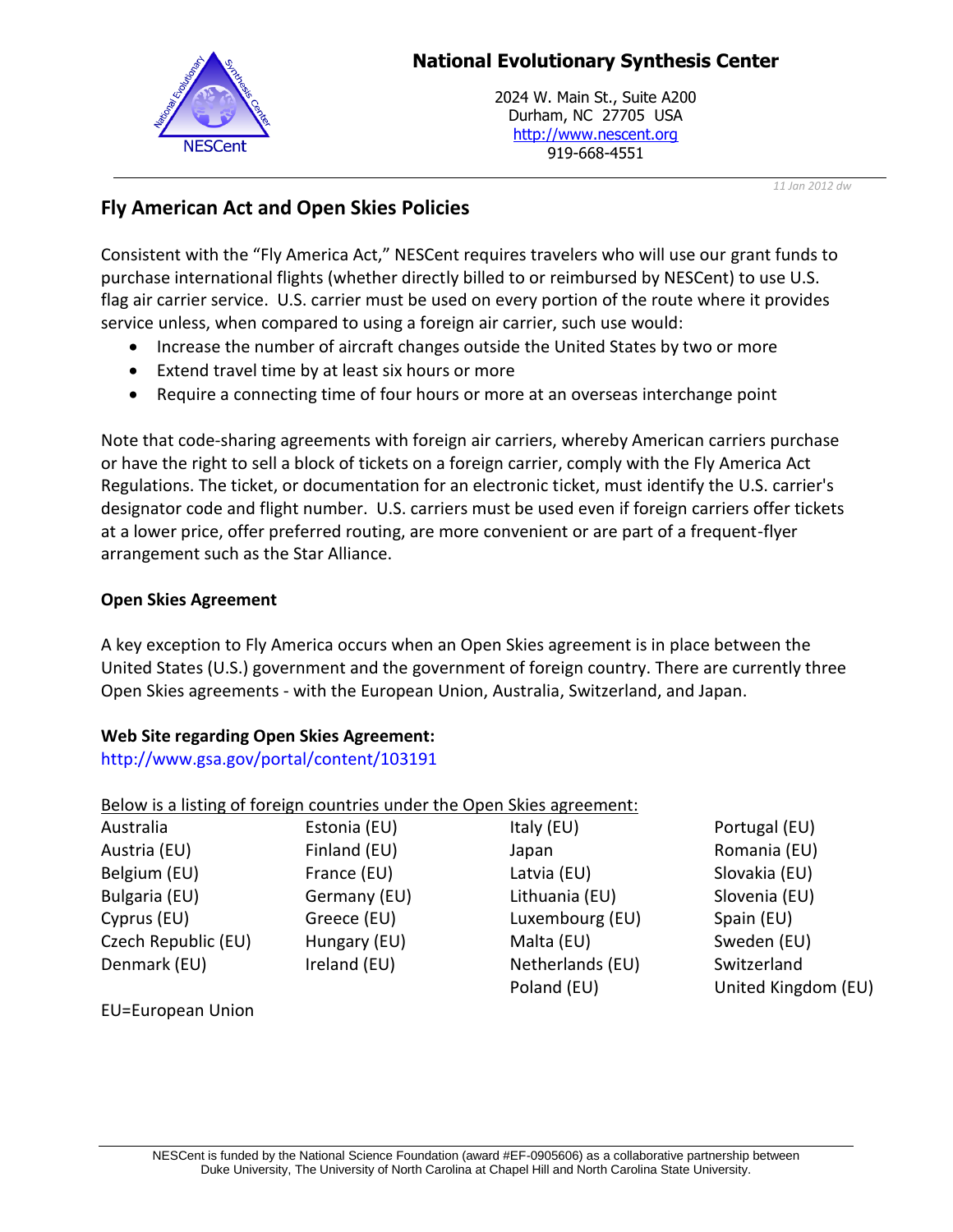# **Approved Airlines under Open Skies Agreement**

### **United Kingdom**

#### **Austria**

- Air Alps–**A6**
- Air Sylhet–**SL**
- Austrian–**OS**
- Austrian Arrows–**VO**
- InterSky–**3L**
- Lauda Air–**NG**
- MAP Jet–**AQ**
- Niki–**HG**
- People's Viennaline–**PO**
- Robin Hood–**RH**
- Tyrolean Airways–**VO**
- Welcome Air–**2W**

#### **Belgium**

- Abelag Aviation–**W9**
- Brussels Airlines–**SN**
- Jetairfly–**TB**
- Thomas Cook Airlines Belgium–**FQ**
- TNT Airways–**3V**
- VLM Airlines–**VG**

## **Bulgaria**

- Air VIA–**VL**
- Balkan–**LZ**
- BH Air–**1B**
- Bulgaria Air–**FB**
- Bulgarian Air Charter–**1B**
- Hemus Air–**DU**
- Wizz Air Bulgaria–**8Z**

#### **Cyprus**

- Cyprus Airways–**CY**
- Eurocypria Airlines–**UI**

## **Czech Republic**

- Czech Airlines–**OK**

## **Denmark**

- Cimber Sterling–**QI**
- Sun Air of Scandinavia–**EZ**
- Star Air (Maersk Air)–**S6**
- Danish Air Transport–**DX**
- Transavia Denmark ApS–**PH**
- Thomas Cook Airlines Scandinavia–**DK** PEAS
- Air Greenland–**GL**
- North Flying–**M3**
- Scandinavian Airlines–**SK**

## **Estonia**

- No airlines listed

### **Finland**

- No airlines listed

#### **France** (no IATA codes listed)

- Aero Charter DARTA
- Aero Services Executive
- Aigle Azur
- Air Austral
- Air Caraïbes
- Air Caraïbes Atlantique
- Air Corsica
- AIRBUS Transport International
- Air France
- Air France-KLM
- Airlinair
- Air Méditerranée
- Air Saint-Pierre
- Air Tourisme Instruction Service
- Atlantique Air Assistance
- Atlantique Air Lines
- Atlantic Air Lift
- Brit Air
- CAIRE
- CCM Airlines
- Chalair
- Corsair
- Europe Airpost
- Finist'air
- Hex'Air
- JDP France
- Jet entrepreneurs (Wijet)
- L'Avion
- Pan Européenne
- 
- Rectimo Air Transports
- Régional CAE
- St-Barth Commuter
- Transavia France
- Twinjet
- XL Airways France

## **Germany**

- Aerologic–**3S**
- Air Berlin–**AB**
- Air Cargo Germany–**6U**
- Air Hamburg–**HH**
- Air Lipsia–**W2**
- Air-taxi Europe–**TZ**
- Arcus-Air Logistic–**ZE**
- Augsburg Airways–**IQ**
- Blue Wings–**QW**
- Bremenfly–**8B**
- Cirrus Airlines–**C9**
- Condor Airlines–**DE**

- European Air Transport–**QY**

6

- Contact Air–**C3**

- Eurowings–**EW** - Fresh Line–**TE** - Germania–**ST**

- Germanwings–**4U** - Hahn Air–**HR**

- Hapagfly–**HF**

- Lufthansa–**LH**

- Hamburg Airways–**HK** - Hamburg International–**4R**

- Helgoland Airlines–**LE**

- Lufthansa Cargo–**LH** - Lufthansa CityLine–**CL**

- LGW/Luftfahrtgesellschaft Walter–**HE**

- dba–**DI**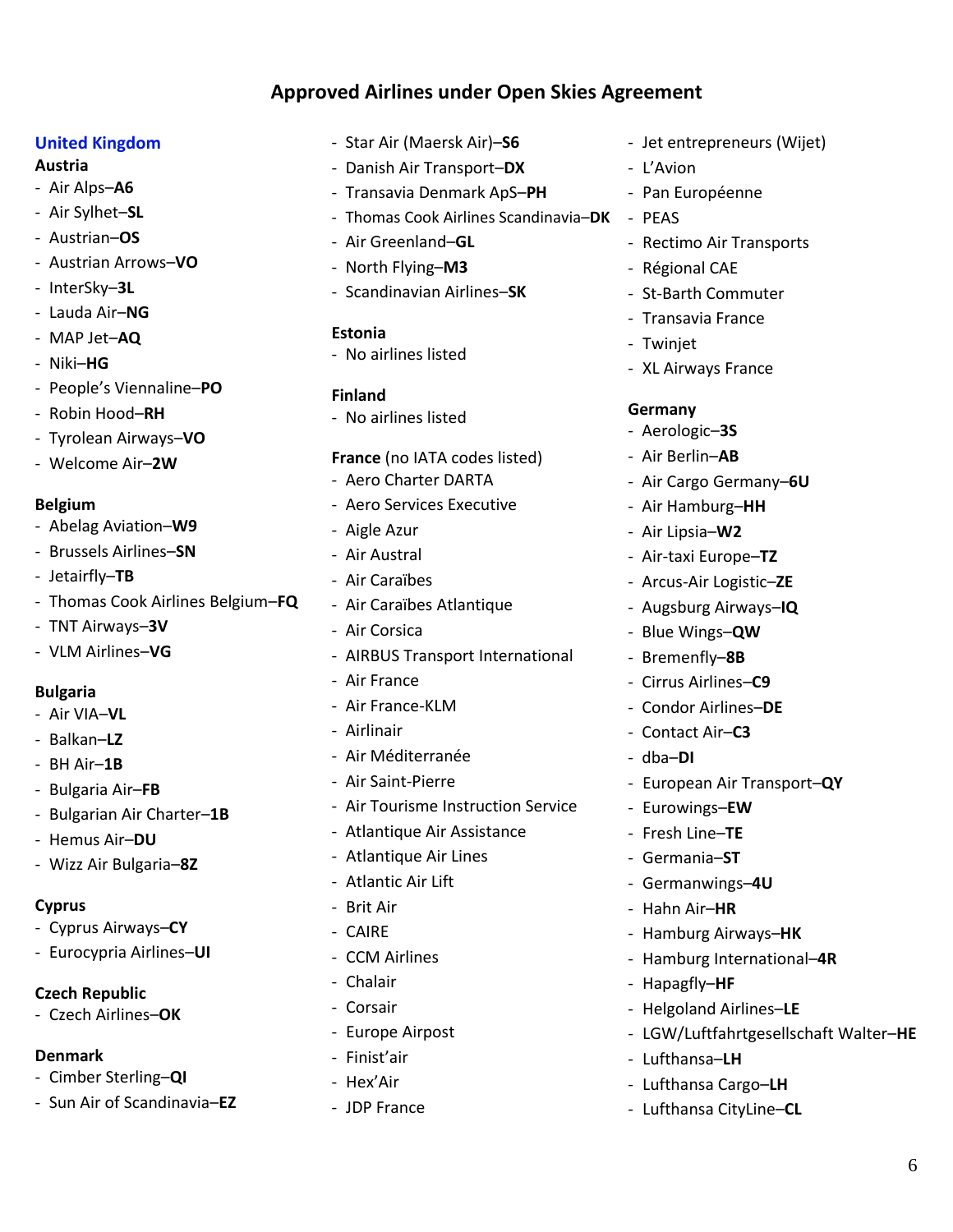- Lufttaxi Fluggesellschaft–**DV** - LTU International–**LT** - OLT–Ostfriesische Lufttransport–**OL** - Private Wings Flugcharter–**8W** - RWL Luftfahrtgesellschaft–**DZ** - Sylt Air–**7E** - Travel Air–**U3** - Triple Alpha Luftfahrtgesellschaft–**3A** - Italiatour Airlines–**OI** - TUIfly–**X3** - WDL Aviation–**W1** - XL Airways Germany–**G1**

### **Greece**

- Aegean Airlines–**A3**
- Aeroland Airways–**3S**
- Airgo Airlines–**4A**
- Fly Hellas–**VQ**
- Hellas Jet–**T4**
- Hellenic Star Airways–**HJ**
- Olympic Air–**OA**
- Sky Express–**G3**

#### **Hungary**

- Cityline Hungary–**ZM**
- Farnair Hungary–**ZM**
- Malév Hungarian Airlines–**MA**
- Wizz Air–**W6**

#### **Ireland**

- Aer Arann–**RE**
- Aer Lingus–**EI**
- Aer Lingus Regional–**EI**
- Air Contractors–**AG**
- CityJet–**WX**
- Ryanair–**FR**

#### **Italy**

- Air Dolomiti–**EN**
- Air Italy–**I9**
- Air One–**AP**
- Air One CityLiner–**CT**
- Air Vallée–**DO**
- Alitalia-Compagnia Aerea Italiana–**AZ**
- Alidaunia–**D4**
- Alpi Eagles–**E8**

- Blu-express–**BV** - Blue Panorama–**BV** - C.A.I. First–**XM** - C.A.I. Second–**VE** - Cargoitalia–**2G** - Eagles Airlines–**E3** - ItAli Airlines–**FS** - Livingston–**LM** - Lufthansa Italia–**LH** - Meridiana fly–**IG** - Mistral Air–**7M** - Neos–**NO** - Windjet–**IV**

## **Latvia**

- airBaltic–**BT** - SmartLynx Airlines–**6Y**

#### **Lithuania**

- Amber Air–**0A**
- Avion Express–**N6**
- DOT LT–**R6**
- FlyLAL–**TE**
- Small Planet Airlines–**ELC**
- Star1 Airlines–**V9**

#### **Luxembourg**

- Cargolux–**CV**
- Luxair–**LG**

#### **Malta**

- Air Malta–**KM**
- Efly–**LE**
- Medavia–**N5**

#### **Netherlands**

- Amsterdam Airlines–**WD**
- Arkefly–**OR**
- CHC Airways–**AW**
- Corendon Dutch Airlines–**CD**
- Denim Air–**J7**
- Interstate Airlines–**I4**
- KLM–**KL**
- KLM Cityhopper–**WA**
- Martinair–**MP**
- Metropolis (airline)–**DN**
- Transavia.com–**HV**

#### **Poland**

- Air Italy Polska–**4Q**
- EuroLOT–**K2**
- Jet Air–**O2**
- LOT Polish Airlines–**LO**
- Wizz Air–**W6**

#### **Portugal**

- Aerocondor–**2B**
- EuroAtlantic Airways–**MM**
- Hifly–**5K**
- NetJets Europe–**1I**
- PGA Express–**OC**
- Portugália–**NI**
- SATA Air Açores–**SP**
- SATA International–**S4**
- TAP Portugal–**TP**

### **Romania**

- Blue Air–**0B**
- Carpatair–**V3**
- Romanian Airlines–**RO**
- TAROM–**RO**

#### **Slovakia**

- Danube Wings–**V5**
- Seagle Air–**SJ**

#### **Slovenia**

- Adria Airways–**JP**

#### **Spain**

- Air Europa–**UX**
- Air Nostrum–**YW**
- Air Pullmantur–**EB**
- AlbaStar–**JQ**
- Ándalus Líneas Aéreas–**EA**
- Binter Canarias–**NT**
- Flylink Express–**VB**
- Gadair European Airlines–**GP**
- Gestair–**GP**
- Iberia (airline)–**IB**